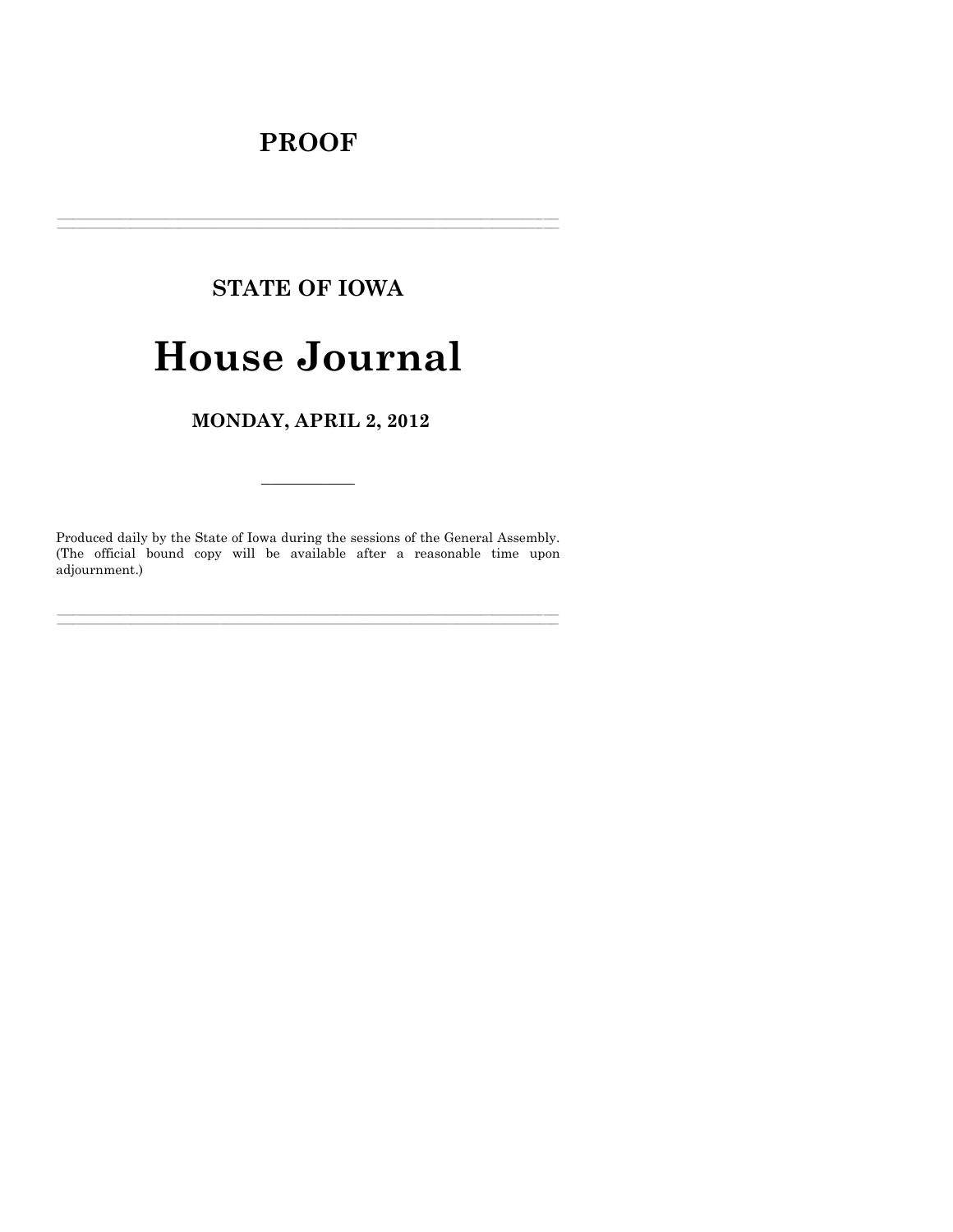## **JOURNAL OF THE HOUSE**

Eighty-fifth Calendar Day - Fifty-ninth Session Day

Hall of the House of Representatives Des Moines, Iowa, Monday, April 2, 2012

The House met pursuant to adjournment at 1:05 p.m., Speaker Paulsen in the chair.

Prayer was offered by Pastor Rich Taylor from Holmes and Samuel Lutheran Churches in Holmes and Eagle Grove. He was the guest of Representative Iverson of Wright County.

## PLEDGE OF ALLEGIANCE

The Pledge of Allegiance was led by Kalie Palmer, Page from Norwalk.

The Journal of Friday, March 30, 2012, was approved.

## ADOPTION OF [HOUSE RESOLUTION 136](http://coolice.legis.state.ia.us/Cool-ICE/default.asp?Category=billinfo&Service=Billbook&frame=1&GA=84&hbill=HR136)

Upmeyer of Hancock called up for consideration **[House Resolution](http://coolice.legis.state.ia.us/Cool-ICE/default.asp?Category=billinfo&Service=Billbook&frame=1&GA=84&hbill=HR136)  [136,](http://coolice.legis.state.ia.us/Cool-ICE/default.asp?Category=billinfo&Service=Billbook&frame=1&GA=84&hbill=HR136)** a resolution honoring the courage, determination, and dedication of Cheyanne Boddicker in swimming the English Channel, and moved its adoption.

The motion prevailed and the resolution was adopted.

#### SPECIAL PRESENTATIONS

Upmeyer of Hancock introduced to the House former state representative Dan Boddicker.

The House rose and expressed its welcome.

Soderberg of Plymouth introduced to the House the Orange City Tulip Festival Queen and her court.

The House rose and expressed its welcome.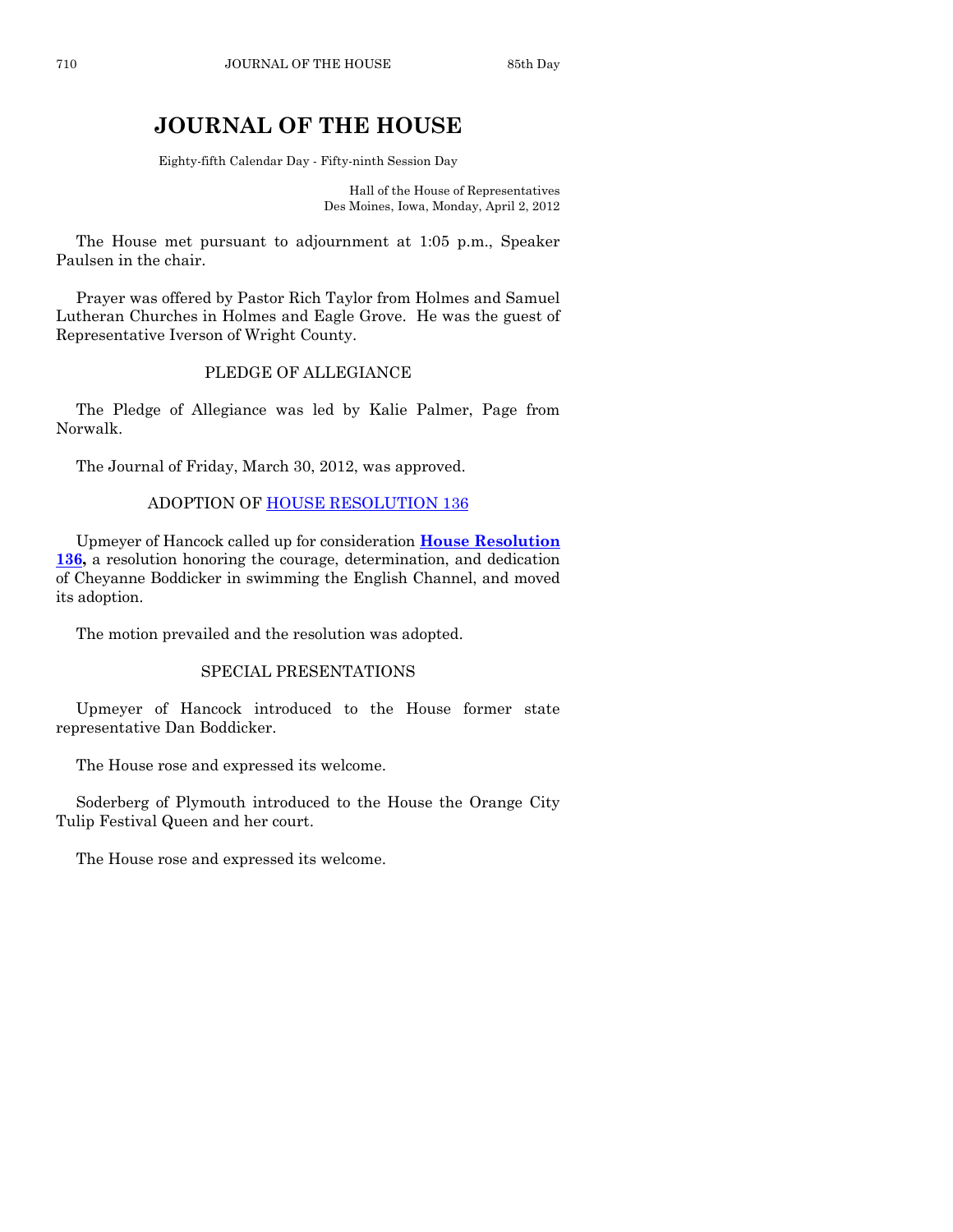On motion by Upmeyer of Hancock, the House was recessed at 1:20 p.m., until 3:30 p.m.

#### AFTERNOON SESSION

The House reconvened at 4:12 p.m., Speaker Paulsen in the chair.

The House stood at ease at 4:12 p.m., until the fall of the gavel.

The House resumed session at 5:30 p.m., Speaker Paulsen in the chair.

#### INTRODUCTION OF BILL

**[House File 2460,](http://coolice.legis.state.ia.us/Cool-ICE/default.asp?Category=billinfo&Service=Billbook&frame=1&GA=84&hbill=HF2460)** by committee on ways and means, a bill for an act relating to Iowa's urban renewal law and incremental property taxes by modifying provisions relating to the duration of urban renewal areas, the approval, duration, and use of divisions of revenue, requiring certain reporting and auditing, and including effective date provisions.

Read first time and placed on the **ways and means calendar.**

#### BILLS ENROLLED, SIGNED AND SENT TO GOVERNOR

The Chief Clerk of the House submitted the following report:

Mr. Speaker: The Chief Clerk of the House respectfully reports that the following bills have been examined and found correctly enrolled, signed by the Speaker of the House and the President of the Senate, and presented to the Governor for his approval on this 2nd day of April, 2012: House Files 2168, 2321, 2370, 2379, 2383, 2387, 2390 and 2403.

#### W. CHARLES SMITHSON Chief Clerk of the House

Report adopted.

#### BILLS SIGNED BY THE GOVERNOR

A communication was received from the Governor announcing that on March 30, 2012, he approved and transmitted to the Secretary of State the following bills: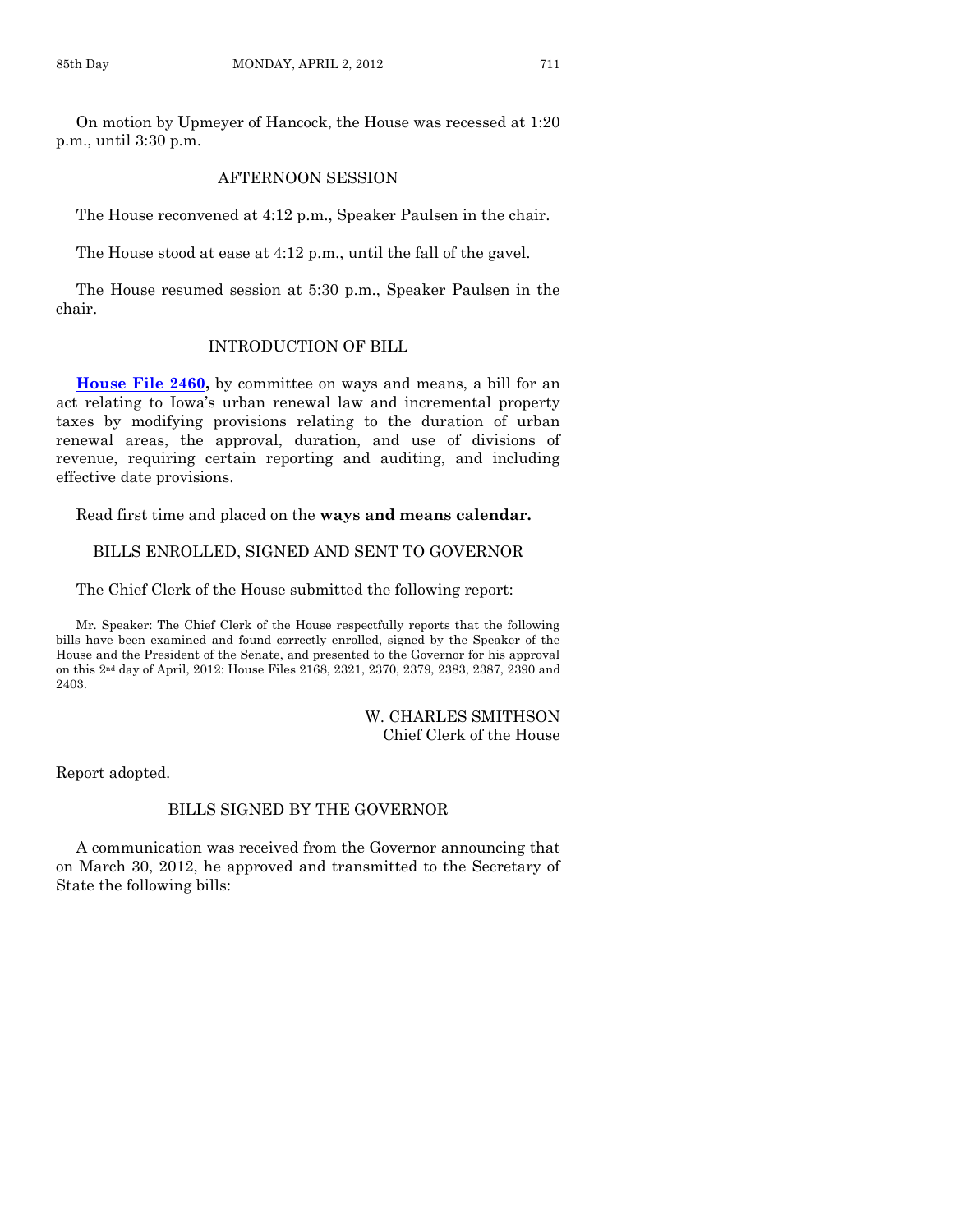[Senate File 2096,](http://coolice.legis.state.ia.us/Cool-ICE/default.asp?Category=billinfo&Service=Billbook&frame=1&GA=84&hbill=SF2096) an Act relating to reimbursements for certain state prisoners confined in a county jail.

[Senate File 2122,](http://coolice.legis.state.ia.us/Cool-ICE/default.asp?Category=billinfo&Service=Billbook&frame=1&GA=84&hbill=SF2122) an Act exempting review services from specified requirements otherwise applicable to the performance of attest services by out-of-state certified public accounting firms.

[Senate File 2153,](http://coolice.legis.state.ia.us/Cool-ICE/default.asp?Category=billinfo&Service=Billbook&frame=1&GA=84&hbill=SF2153) an Act increasing the size of the commercial and industrial highway network.

[Senate File 2159,](http://coolice.legis.state.ia.us/Cool-ICE/default.asp?Category=billinfo&Service=Billbook&frame=1&GA=84&hbill=SF2159) an Act relating to child support enforcement including protection of child support information.

[Senate File 2160,](http://coolice.legis.state.ia.us/Cool-ICE/default.asp?Category=billinfo&Service=Billbook&frame=1&GA=84&hbill=SF2160) an Act relating to allowing financial supplementation to a nursing facility for provision of a private room to a recipient of medical assistance.

[Senate File 2163,](http://coolice.legis.state.ia.us/Cool-ICE/default.asp?Category=billinfo&Service=Billbook&frame=1&GA=84&hbill=SF2163) an Act relating to an exception from state certifications for adult day services programs.

[Senate File 2172,](http://coolice.legis.state.ia.us/Cool-ICE/default.asp?Category=billinfo&Service=Billbook&frame=1&GA=84&hbill=SF2172) an Act relating to management of swine, including by providing for biosecurity and development in a farrowing and gestating operation which is part of a confinement feeding operation, and making penalties applicable.

[Senate File 2185,](http://coolice.legis.state.ia.us/Cool-ICE/default.asp?Category=billinfo&Service=Billbook&frame=1&GA=84&hbill=SF2185) an Act relating to the supervision of physician assistants.

[Senate File 2186,](http://coolice.legis.state.ia.us/Cool-ICE/default.asp?Category=billinfo&Service=Billbook&frame=1&GA=84&hbill=SF2186) an Act relating to medical assistance eligibility for inmates of public institutions.

[Senate File 2188,](http://coolice.legis.state.ia.us/Cool-ICE/default.asp?Category=billinfo&Service=Billbook&frame=1&GA=84&hbill=SF2188) an Act relating to the renewal period for foster care licensing.

[Senate File 2225,](http://coolice.legis.state.ia.us/Cool-ICE/default.asp?Category=billinfo&Service=Billbook&frame=1&GA=84&hbill=SF2225) an Act relating to child abuse by prohibiting retaliation for reporting, providing for implementation of reporting policies at postsecondary institutions, requiring review of training requirements, and providing a remedy.

[Senate File 2248,](http://coolice.legis.state.ia.us/Cool-ICE/default.asp?Category=billinfo&Service=Billbook&frame=1&GA=84&hbill=SF2248) an Act relating to the licensed professionals authorized to prescribe respiratory care services.

[Senate File 2269,](http://coolice.legis.state.ia.us/Cool-ICE/default.asp?Category=billinfo&Service=Billbook&frame=1&GA=84&hbill=SF2269) an Act relating to the land application of wastewater from onfarm processing operations, and including effective date provisions.

[Senate File 2280,](http://coolice.legis.state.ia.us/Cool-ICE/default.asp?Category=billinfo&Service=Billbook&frame=1&GA=84&hbill=SF2280) an Act relating to boiler inspections.

[Senate File 2288,](http://coolice.legis.state.ia.us/Cool-ICE/default.asp?Category=billinfo&Service=Billbook&frame=1&GA=84&hbill=SF2288) an Act relating to requirements for drivers of vehicles at railroad grade crossings upon the approach or presence of railroad track equipment, and making a penalty applicable.

[Senate File 2294,](http://coolice.legis.state.ia.us/Cool-ICE/default.asp?Category=billinfo&Service=Billbook&frame=1&GA=84&hbill=SF2294) an Act relating to the authorized activities of auctioneers in conducting a public sale or auction of real estate, and providing penalty provisions.

[Senate File 2296,](http://coolice.legis.state.ia.us/Cool-ICE/default.asp?Category=billinfo&Service=Billbook&frame=1&GA=84&hbill=SF2296) an Act relating to the criminal offense of solicitation to commit murder and providing a penalty.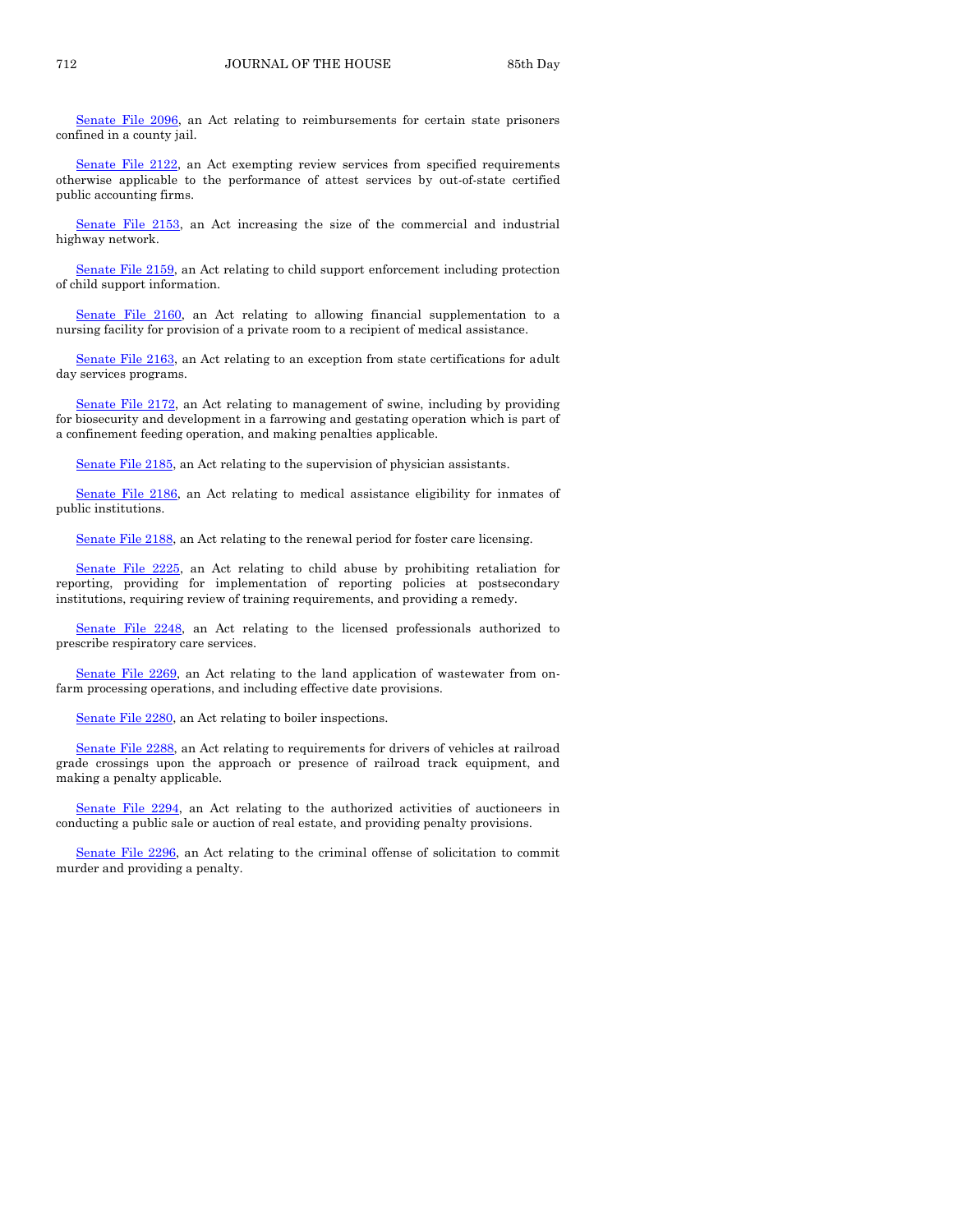#### HOUSE STUDY BILL SUBCOMMITTEE ASSIGNMENT

#### **[House Study Bill 674](http://coolice.legis.state.ia.us/Cool-ICE/default.asp?Category=billinfo&Service=Billbook&frame=1&GA=84&hbill=HSB674)**

Appropriations: Wagner, Chair; Hagenow and T. Olson.

### COMMITTEE RECOMMENDATIONS

MR. SPEAKER: The Chief Clerk of the House respectfully reports that the following committee recommendations have been received and are on file in the office of the Chief Clerk:

#### W. CHARLES SMITHSON Chief Clerk of the House

#### COMMITTEE ON WAYS AND MEANS

Committee Bill (Formerly [House Study Bill 540\)](http://coolice.legis.state.ia.us/Cool-ICE/default.asp?Category=billinfo&Service=Billbook&frame=1&GA=84&hbill=HSB540), relating to city and county authority to address slum and blight and economic development by modifying Iowa's urban renewal law, providing for a future repeal of Iowa's urban renewal law, authorizing cities and counties to establish project development areas and to utilize tax increment financing for certain projects, and including effective date provisions.

Fiscal Note is not required.

Recommended **Amend and Do Pass** April 2, 2012.

**Committee Bill** (Formerly [House Study Bill 671\)](http://coolice.legis.state.ia.us/Cool-ICE/default.asp?Category=billinfo&Service=Billbook&frame=1&GA=84&hbill=HSB671), relating to early school start date provisions, establishing a waiver application fee, and including effective date and applicability provisions.

Fiscal Note is not required.

Recommended **Amend and Do Pass** April 2, 2012.

#### RESOLUTION FILED

**[H.R. 137,](http://coolice.legis.state.ia.us/Cool-ICE/default.asp?Category=billinfo&Service=Billbook&frame=1&GA=84&hbill=HR137)** by Petersen, Thomas, and Vander Linden, a resolution recognizing April 2012 as Window Safety Awareness Month for Iowa's children and families.

Laid over under **Rule 25.**

#### AMENDMENTS FILED

H–[8399](http://coolice.legis.state.ia.us/Cool-ICE/default.asp?Category=billinfo&Service=Billbook&frame=1&GA=84&hbill=H8399) H.F. [2449](http://coolice.legis.state.ia.us/Cool-ICE/default.asp?Category=billinfo&Service=Billbook&frame=1&GA=84&hbill=HF2449) R. Olson of Polk